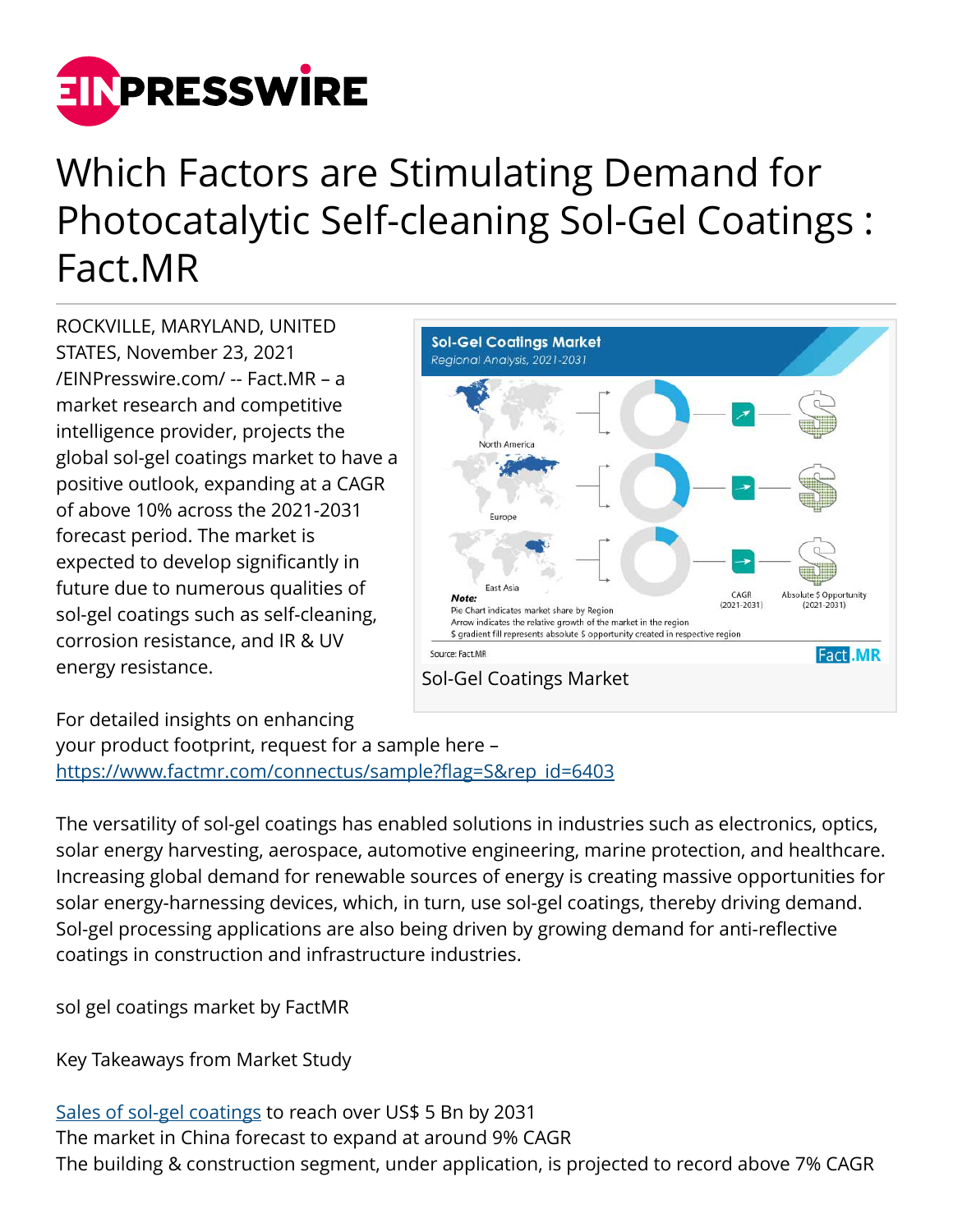through 2031

The market in Asia Pacific is forecast to reach a valuation of more than US\$ 550 Mn by 2031 For critical insights on this market, request for methodology here – [https://www.factmr.com/connectus/sample?flag=RM&rep\\_id=6403](https://www.factmr.com/connectus/sample?flag=RM&rep_id=6403)

Key Points Covered in Sol-Gel Coatings Industry Research: Market Estimates and Forecasts (2016-2031) Key Drivers and Restraints Shaping Market Growth Segment-wise, Country-wise, and Region-wise Analysis Competition Mapping and Benchmarking Brand Share and Market Share Analysis Key Product Innovations and Regulatory Climate COVID-19 Impact on Sol-Gel Coatings and How to Navigate Recommendation on Key Winning Strategies

Key Market Segments Covered in Sol-Gel Coatings Industry Analysis

Product Wear-resistant Sol-Gel Coatings Corrosion-resistant Sol-Gel Coatings Water-resistant Sol-Gel Coatings Photocatalytic Self-cleaning Sol-Gel Coatings

Application Automotive Sol-Gel Coatings Aerospace Sol-Gel Coatings Biomedical Sol-Gel Coatings Building & Construction Sol-Gel Coatings Electronics Sol-Gel Coatings

For in-depth competitive analysis, buy now –<https://www.factmr.com/checkout/6403>

Fragmented Market

The sol-gel coatings industry is witnessing numerous mergers and acquisitions. Many new competitors have entered the business in addition to organizations that are already operating in this space. R&D spending is being done to introduce new technologies into the mainstream market. Presence of a multitude of players renders the landscape quite fragmented.

In June 2017, the Sherwin Williams Company acquired Valspar Corporation, an American manufacturer of paints and coatings based in Minneapolis, U.S. This acquisition was in line with the company's growth strategy of becoming a global leader in the paints and coatings market. In 2018, EPG AG announced that it has developed a colored sol-gel coating for aluminum parts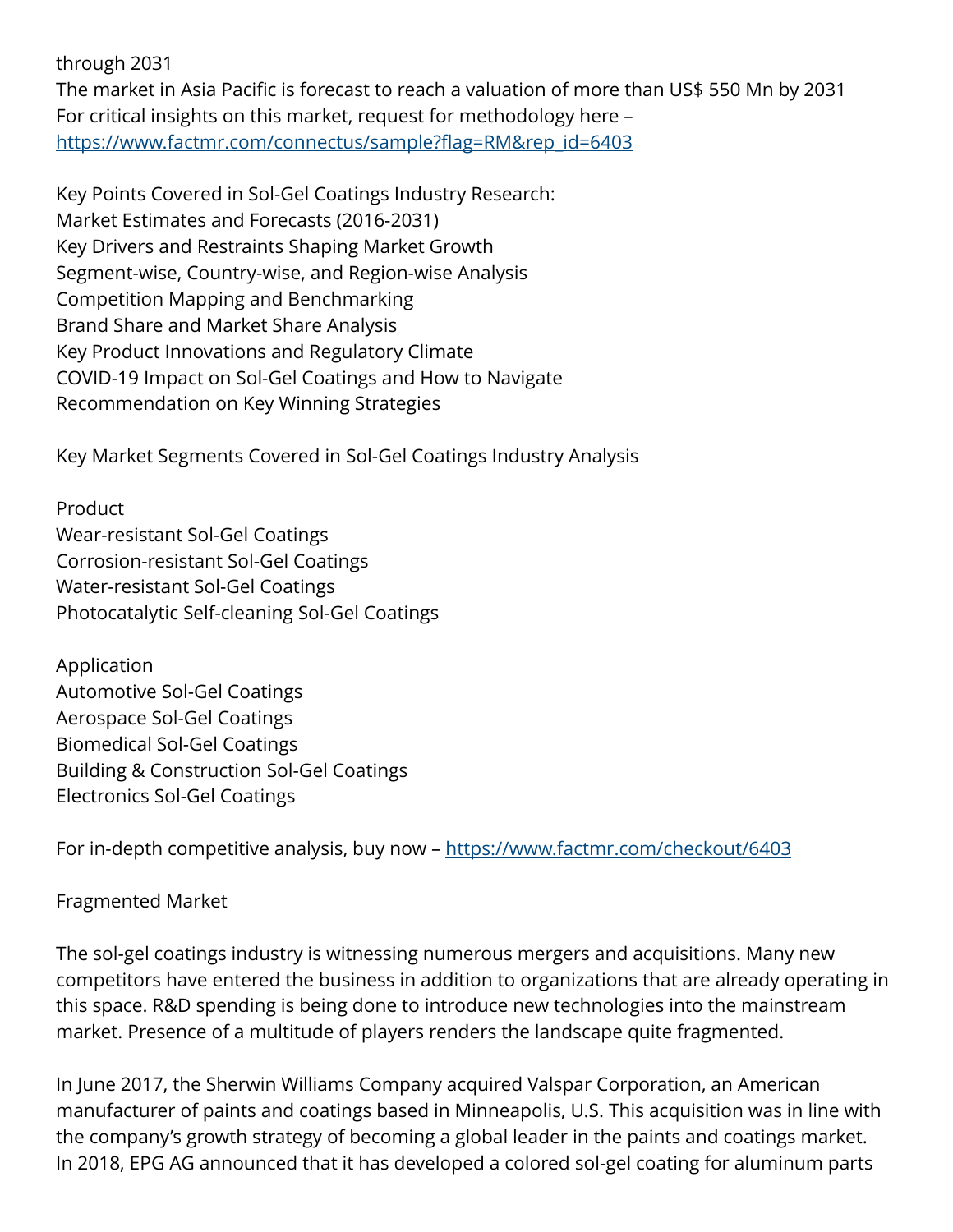used in the aerospace industry. This sol-gel coating is resistant to severe mechanical loads and has a consistent surface appearance.

Read More Trending and Similar Reports from Fact.MR –

[https://www.globenewswire.com/en/news-release/2020/03/18/2002661/0/en/Consumption-of-](https://www.globenewswire.com/en/news-release/2020/03/18/2002661/0/en/Consumption-of-Ammonium-Sulfate-to-Grow-1-5X-Through-2029-Pharmaceutical-Applications-to-Generate-Major-Profits-Says-a-Fact-MR-Report.html)[Ammonium-Sulfate-to-Grow-1-5X-Through-2029-Pharmaceutical-Applications-to-Generate-](https://www.globenewswire.com/en/news-release/2020/03/18/2002661/0/en/Consumption-of-Ammonium-Sulfate-to-Grow-1-5X-Through-2029-Pharmaceutical-Applications-to-Generate-Major-Profits-Says-a-Fact-MR-Report.html)[Major-Profits-Says-a-Fact-MR-Report.html](https://www.globenewswire.com/en/news-release/2020/03/18/2002661/0/en/Consumption-of-Ammonium-Sulfate-to-Grow-1-5X-Through-2029-Pharmaceutical-Applications-to-Generate-Major-Profits-Says-a-Fact-MR-Report.html)

Explore Fact.MR's Comprehensive Coverage on Chemical & Materials Landscape

Shielding Bags Market Forecast, Trend Analysis & Competition Tracking – Global Review 2021 to 2031-<https://www.factmr.com/report/979/shielding-bags-market>

Inorganic Coagulants Market Forecast, Trend Analysis & Competition Tracking – Global Review 2021 to 2031-<https://www.factmr.com/report/1054/inorganic-coagulants-market>

Ketone Based Solvents Market Forecast, Trend Analysis & Competition Tracking – Global Review 2021 to 2031-<https://www.factmr.com/report/1059/ketone-based-solvents-market>

## About Us:

Market research and consulting agency with a difference! That's why 80% of Fortune 1,000 companies trust us for making their most critical decisions. While our experienced consultants employ the latest technologies to extract hard-to-find insights, we believe our USP is the trust clients have on our expertise. Spanning a wide range – from automotive & industry 4.0 to healthcare & retail, our coverage is expansive, but we ensure even the most niche categories are analyzed. Our sales offices in United States and Dublin, Ireland. Headquarter based in Dubai, UAE. Reach out to us with your goals, and we'll be an able research partner.

Contact:

US Sales Office: 11140 Rockville Pike Suite 400 Rockville, MD 20852 United States Tel: +1 (628) 251-1583

Corporate Headquarter: Unit No: AU-01-H Gold Tower (AU), Plot No: JLT-PH1-I3A, Jumeirah Lakes Towers, Dubai, United Arab Emirates